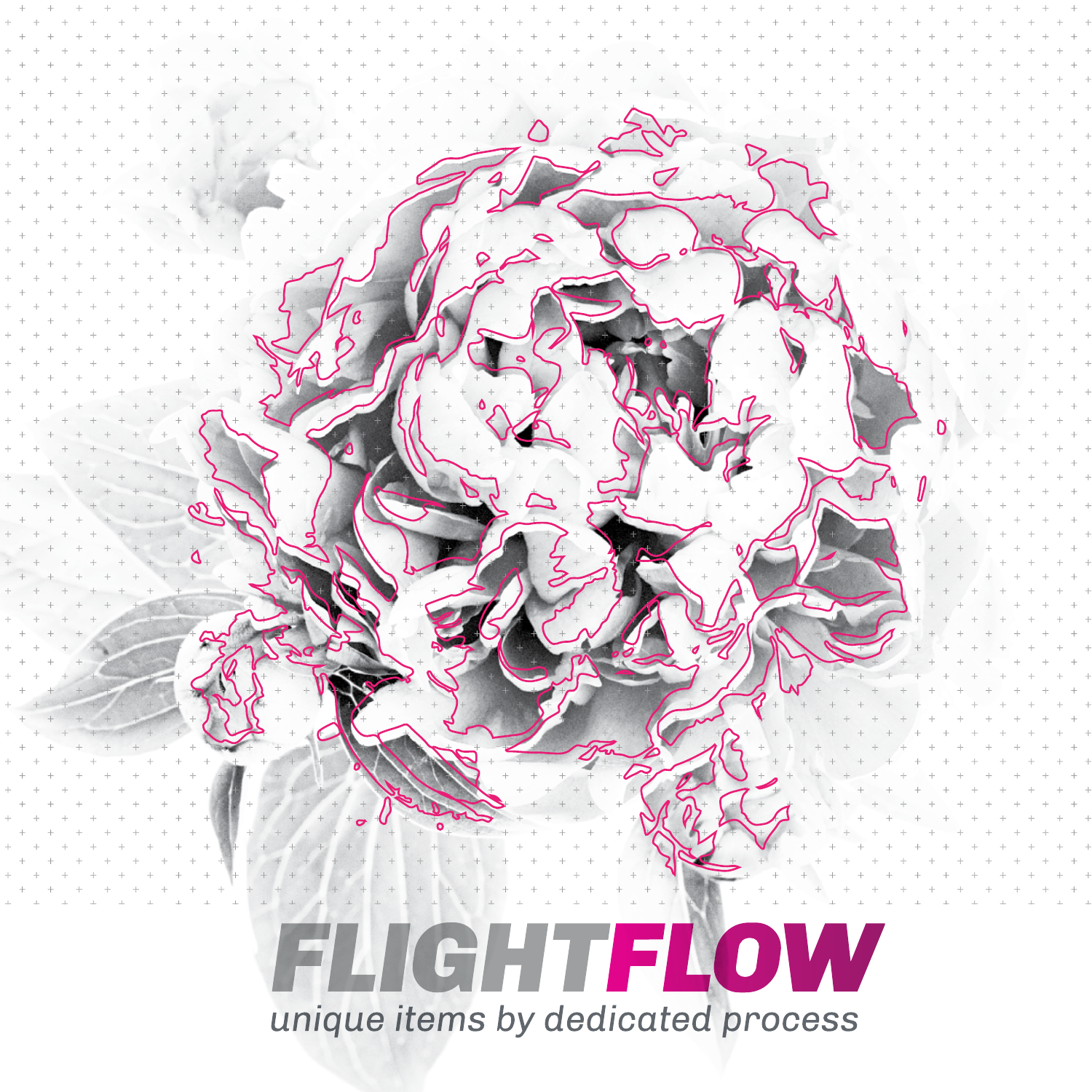## tecnology



### **ARTIGIANALITÀ**

La lavorazione, per sua natura artigianale, conferisce ad ogni pezzo la caratteristica di essere "fatto a mano". The processing, handcrafted by its nature, gives to every piece the characteristic of being "hand made"

### **UNICITÀ**

La casualità, caratteristica naturale ed intrinseca della lavorazione, assicura l'unicità di ogni singolo pezzo. The randomness, natural and intrinsic characteristic of the process, ensures the uniqueness of each piece.







### **VERSATILITÀ**

L'utilizzo di ogni tipo di materia plastica rende la lavorazione adattabile a qualsiasi applicazione. The use of each type of plastic material makes the processing adaptable to any application.

#### **MADE IN ITALY**

Ogni articolo è completamente prodotto in italia. Each item is completely made in Italy.



### **IDENTIFICAZIONE**

In realizzazioni custom, come nelle produzioni di serie, ogni articolo mantiene le caratteristiche identificate dalla tecnica flightflow. In realizations custom as in mass production each article maintains the characteristics identified by the technical flightflow.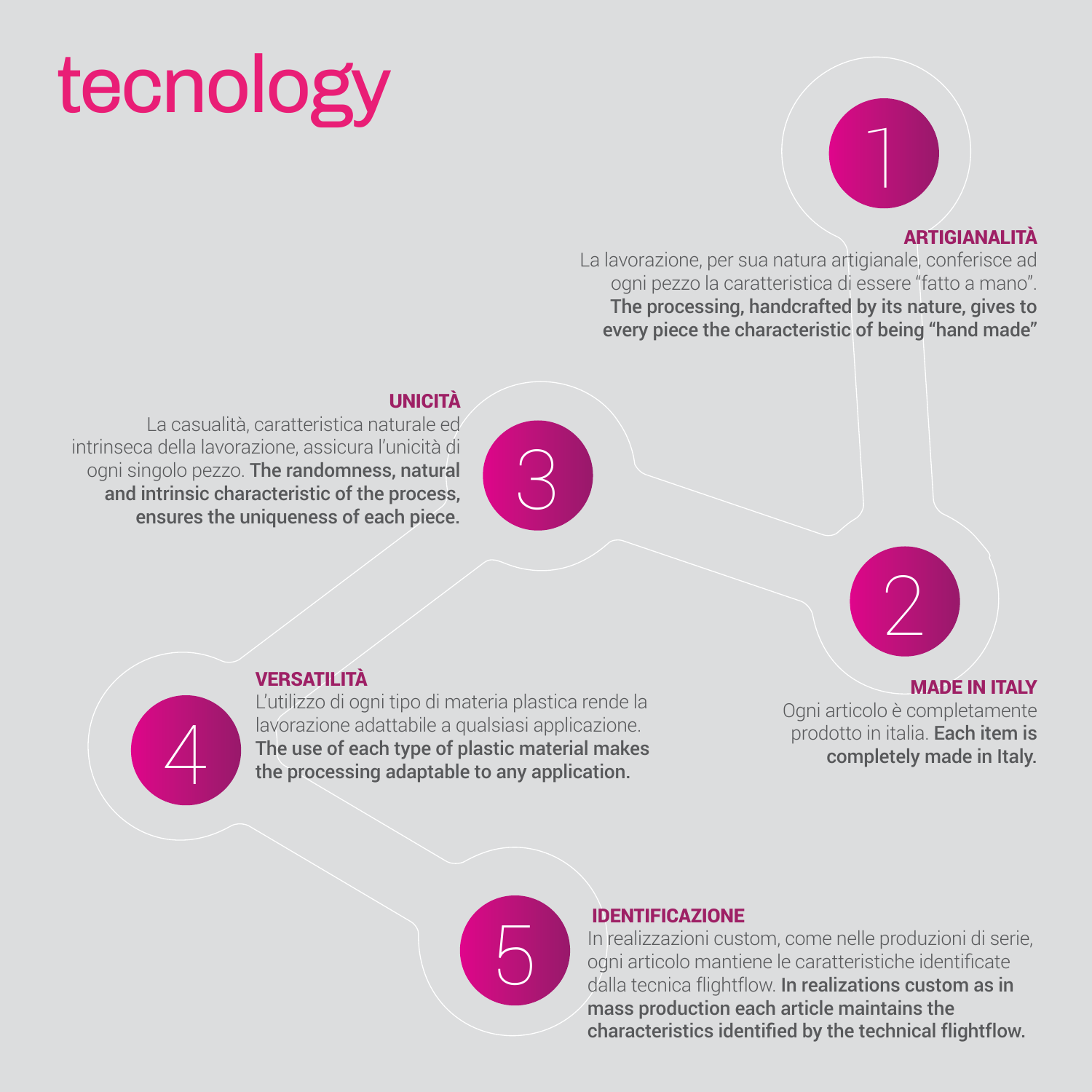# applications

Illuminazione È fra i principali campi di impiego, grazie all'utilizzo di materiali performanti fra cui il metacrilato. La luce trova nelle maglie degli oggetti prodotti con questa tecnologia il mezzo ideale dove potersi rinfrangere, riflettere e scomporsi, creando effetti brillanti. Applicazioni particolari, esaltando le caratteristiche peculiari dei materiali a contatto con la sorgente luminosa, permettono di creare effetti luminosi caratteristici. Differenti maglie esaltano la forma nel loro percorso casuale. Ideale per sorgenti luminose di nuova generazione quali i led.

**LIGHTING** This is one of the main areas of application, thanks to the use of high quality materials, such as methacrylate. Light finds its ideal refracting, reflecting and separating medium in the meshes of the objects produced with this technology, in a flow of brilliant effects. The peculiar features of the materials in the lighting applications are amplified by particular installations, allowing the creation of characteristic effects. Different meshes enhance the form of the random path. This processing is ideal for next-generation light sources such as LEDs.

Accessori Altro settore di rilevante importanza dove la tecnologia Flightflow interpreta ed esalta le idee creative è quella dell'oggettistica. L'utilizzo di ogni materiale plastico disponibile, servendosi di materie prime e compound di ogni tipo, non pone limite alla realizzazione di applicativi di ogni forma e genere. L'eventualità di verniciare, in una fase successiva, gli oggetti creati, rende possibile la ricerca di effetti e finiture superficiali non ottenibili con il solo utilizzo della materia plastica.

**ACCESSORIES** This is another area of great significance. The Flightflow technology interprets and enhance the creative ideas and design of the products. The use of any available plastic materials sets no limits to the realization of objects of any form thanks to the exploitation of any kind of raw materials and compounds. The possibility to paint the objects, at a later step, allows the research for effects and surface decorations not achievable by the use of plastic materials only.

SPAZIO ALLE IDEE Realizzare ogni progetto, confrontandosi in fase di studio e sfruttando le conoscenze acquisite per ottenere il prodotto desiderato, permette ai nostri clienti di interpretare in modo creativo ed innovativo nuove idee o reinterpretare con una nuova visione forme classiche. La realizzazione di prodotti custom trova affinità con questa tecnologia, essendo una lavorazione in continua evoluzione e studio, aperta a sostenere le sfide con cui si troverà a confrontarsi.

#### Give more opportunities TO YOUR IDEAS The realiza-

tion of each project, starting from a comparison of ideas at the planning stage supported by the know-how finalized to the creation of the desired product, enables our customers to interpret new ideas creatively and innovatively or to reinterpret classical forms in a new view. Custom production is closely related to this technology, since the processing is being studied and developed constantly and is open to the challenges that it will meet.





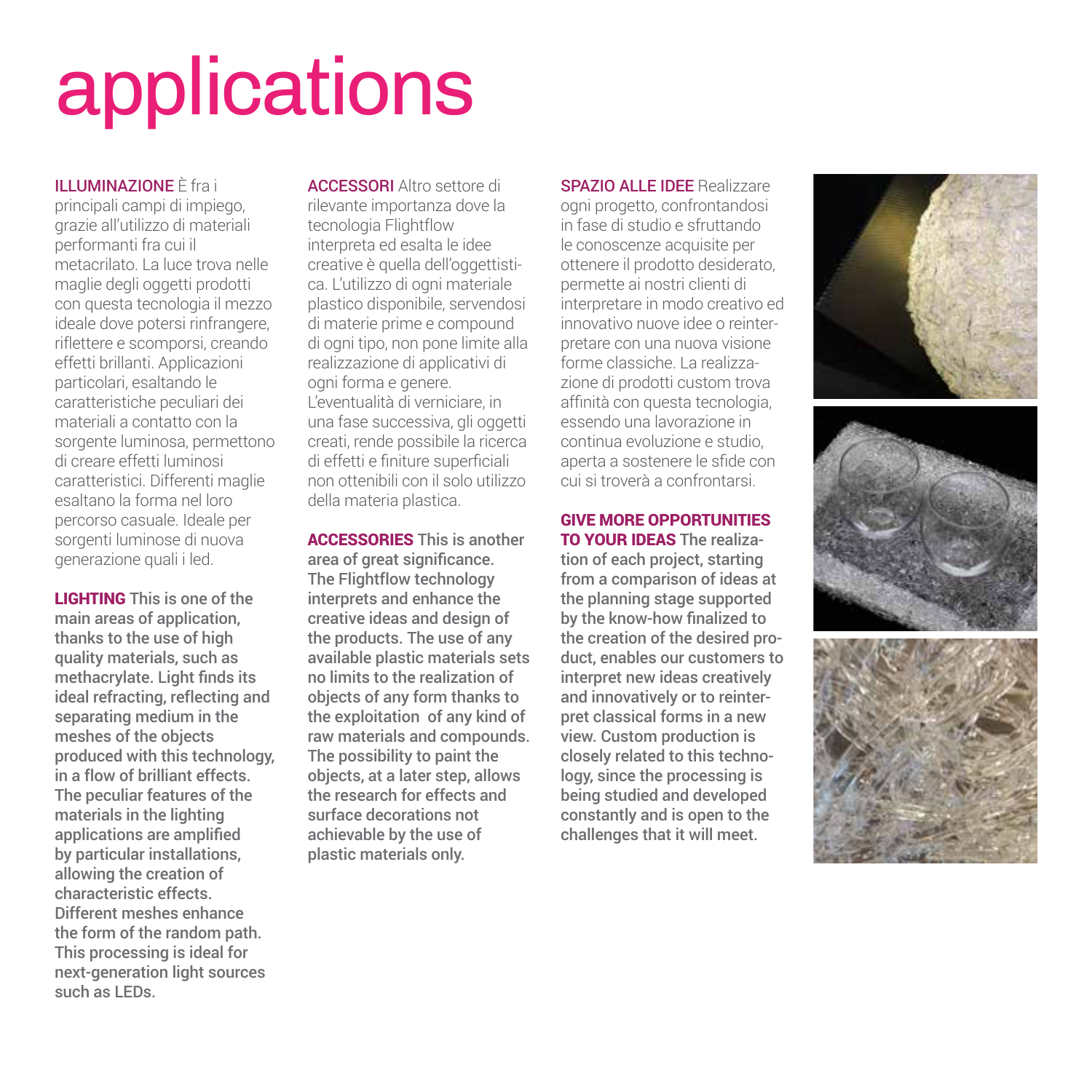## characteristics

### Uniqe Items Hand-Made in Italy

La lavorazione Flightflow, per sua natura artigianale, conferisce ad ogni pezzo la caratteristica di essere "fatto a mano". Solo l'esperienza e l'accurato studio del processo produttivo permettono al prodotto di riflettere in se stesso la passione e l'entusiasmo di chi lo ha realizzato. Non solo ogni articolo viene interamente prodotto in Italia, ma anche l'idea, la preparazione tecnologica asservita, ogni sviluppo che ne è seguito e le attrezzature, sono completamente realizzate in Italia.

Ogni articolo prodotto è unico! Benché l'esperienza dell'operatore riesca a far conferire in ogni pezzo caratteristiche simili di forma e peso, la gestione della maglia è solo parzialmente controllabile. La casualità, caratteristica naturale ed intrinseca della lavorazione, assicura l'unicità di ogni singolo pezzo.

The Flightflow processing, that is a craftsmanship working, gives every piece the characteristic of being "hand-made". Only experience and the accurate study of the productions process allow the product to reflect passion and enthusiasm of the creator. Not only each product is completely made in Italy, but also the idea, the tecnological competences, the supports and each following development are fully made in Italy.

Each article is a unique item! Even though the manual experience of the operator makes all pieces similar in weight and form, the control of the flow is only partially manageable. The randomness, natural and inherent characteristic of the processing, ensures the uniqueness of each piece.

### Technical Details

La lavorazione Flightflow è un processo di gestione del flusso plastico affine alla realizzazione di oggetti impiegabili da soli o in abbinamento ad altri materiali. Il processo produttivo si basa sull'utilizzo di materiale plastico opportunamente modellato in base alla richiesta di forma e dimensione da parte del cliente. Le attrezzature necessarie alla realizzazione di ogni particolare sono prodotte internamente e appositamente dedicate all'applicazione richiesta. Le materie prime utilizzate per la produzione degli oggetti sono accuratamente selezionate ed identificate fin dalla fase progettuale. La scelta di ogni tipo di materia plastica disponibile assicura versatilità e conformità alle normative per ogni campo di applicazione, senza dover scendere a compromessi con richieste tecniche restrittive.

The Flightflow technique is the handling of the plastic flow. It allows to make complete objects or combine them with other materials. The production process is based on the appropriate modelling of the plastic materials in order to obtain the forms and dimensions requested by customers. The supports needed to work on each item are produced by ourselves and specifically designed for that item. Plastic materials used are carefully selected at the planning stage. The selection among all kinds of available plastic materials ensures versatility and conformity with the regulations of any field of use, without having to make compromises with restrictive technical requirements.

### Flightflow Mark of Quality

Tutti i prodotti realizzati tramite la tecnologia Flightflow vengono marchiati in modo indelebile e riconoscibile. Questo assicura che le tre principali caratteristiche di "Artigianalità", "Unicità" e "Hand-Made in Italy" garantiscano le qualità del procedimento nell'articolo identificato.

All products realized with the Flightflow technology are marked by an indelible and recognizable print. This ensures that the articles produced with this processing reflect the three main characteristics: "Craftsmanship", "Uniqueness" and "Hand-Made in Italy"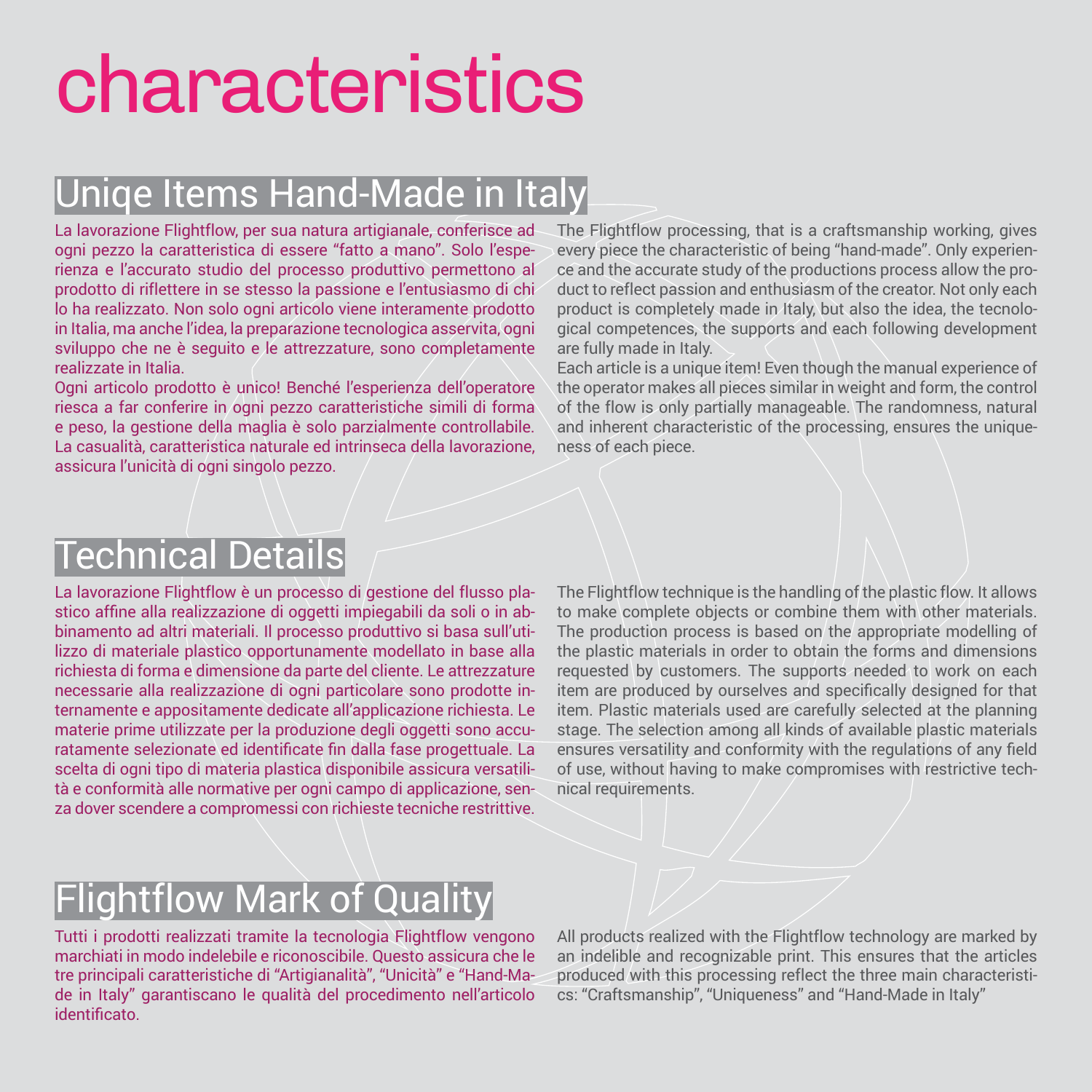

## about us The path is mostly determined by chance. Il percorso è in gran parte determinato dal caso.

Ci siamo specializzati nella gestione del processo costruttivo: dall'idea alla creazione del prodotto. Realizzando internamente le attrezzature necessarie e controllando la fasi di progettazione, produzione, assemblaggio e confezionamento, forniamo articoli completamente Made in Italy mantenendo elevati livelli qualitativi, in grado di contraddistinguere l'eccellenza italiana. Stabilite le attrezzature e i materiali necessari, ogni articolo, che sia unico in forma e linea o di serie, porterà con se le stesse qualità di ogni altro pezzo prodotto con questa tecnica.

We are specialized in the managing of the making process: from the idea to the product. We build the support needed internally and with the control of the steps of: design, production, assembling and packaging. All products are fully made in Italy keeping the high levels of quality of Italian excellence. Once the supports have been built and the materials needed have been picked out, each piece, either a unique item or a production model, will carry the same peculiar features of each other piece produced with the Flightflow technology.